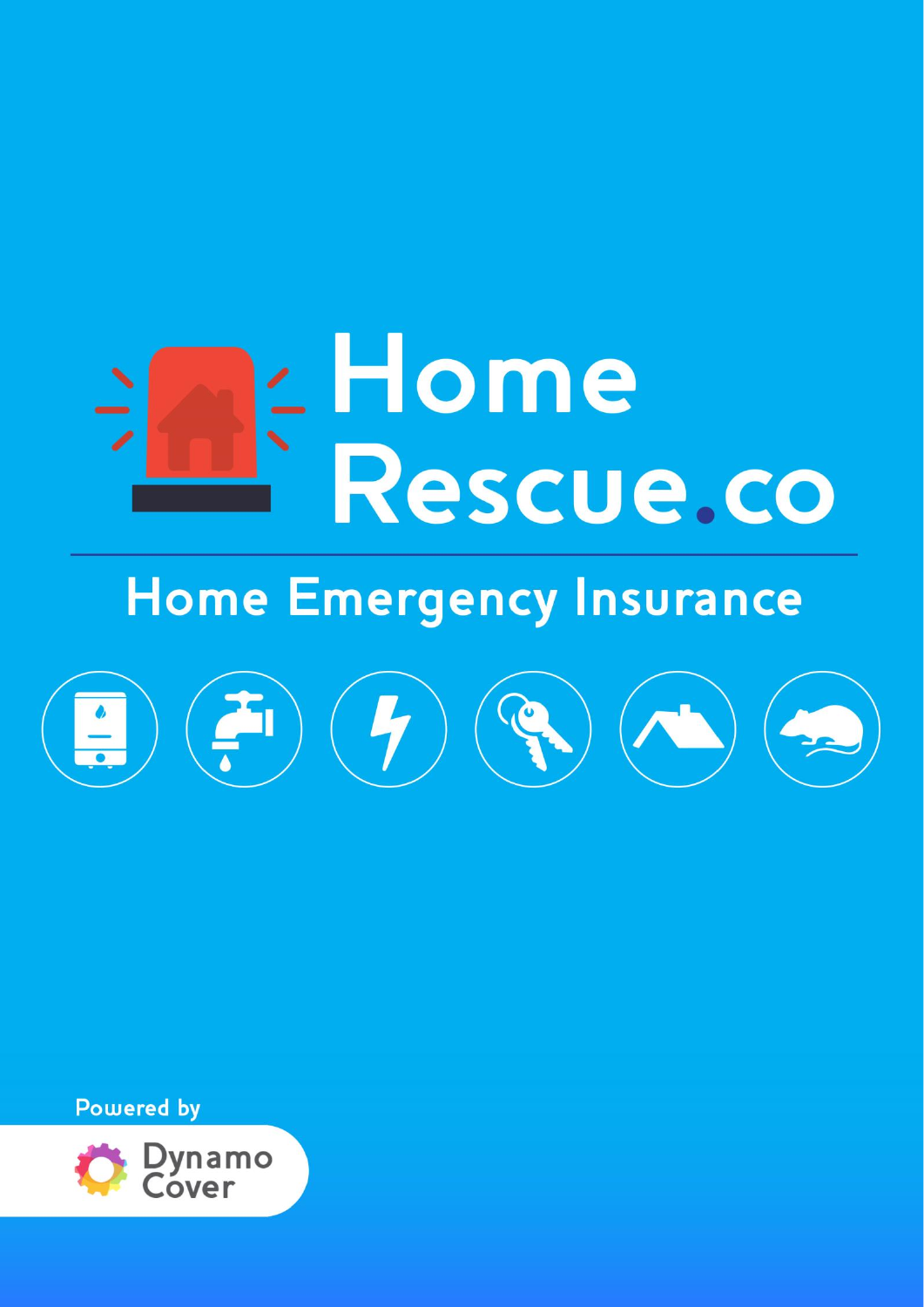### **WELCOME**

Thank you for taking out a policy with Dynamo Cover Limited and choosing **Us** for **Your** Property Emergency Insurance

As long as **You** have a valid Buildings insurance policy in force, **We** will provide the services and benefits described in this Policy:

- during any Period of Insurance set out in the schedule
- within the Geographical Limits

**We** will use the details that **You** have given **Us** to provide the services and benefits set out in this policy, subject to the following terms, conditions and exclusions, together with any applicable endorsements. **You** should read all of these carefully, to ensure this policy meets **Your** individual requirements.

If **You** are unsure whether something is covered or excluded, please contact the company who sold **You** this Policy.

This policy is underwritten by Astrenska Insurance Limited which is authorised by the Prudential Regulation Authority and regulated by the Financial Conduct Authority and the Prudential Regulation Authority (FCA Register number 202846). **You** can check this on the FCA's register by visiting the website www.fca.org.uk/register or by contacting the FCA on 0800 111 6768.

This insurance is effected in England and is subject to the Laws of England and Wales.

Dynamo Cover Limited is authorised and regulated by the Financial Conduct Authority. To ensure **We** are consistent in providing **Our** customers with quality service, **We** may record **Your** telephone call.

### **THE AIMS OF THIS INSURANCE**

This insurance is a Property Emergency Assistance policy and not a household buildings or contents policy. It complements **Your** Buildings insurance policies, and provides benefits and services which are not available under that policy.

This Insurance does not cover normal day-to-day Property maintenance which **You** should carry out or pay for, such as items which tend to gradually wear out over a period of time, or need periodic attention. Examples of these include the descaling of central heating pipes or the replacement of tap and cistern washers.

What **We** undertake to do is provide rapid, expert help if **You** suffer an Emergency in **Your** Property arising from an incident covered under the policy. **We** will arrange for one of **Our** Approved Contractors on **Our** nationwide list of authorised tradesmen to attend and take action to stabilise the situation and remove the Emergency.

**Cooling Off Period:** If, when reading **Your** policy, **You** decide that it does not meet **Your** requirements, please return the policy and Certificate within 14 days of the date of issue or receipt of the terms and conditions, whichever is later. We will refund to **You** any premium **You** have paid and **We** will recover from **You** any payments **We** have made.

### **MEANING OF WORDS**

Certain words in **Your** policy document or Schedule have a particular meaning as shown below. Whenever **We** use one of these words it will always have the same meaning

**We/Us/Our:** Dynamo Cover Limited, Cardiff House, Cardiff Rd, Barry, CF63 2AW.

**You/Your:** The person named on the Policy Schedule and anyone else legally residing at **Your** Property.

**Approved Contractor:** A tradesman approved and authorised by **Us** in advance to carry out repairs

**Beyond Economic Repair;** A boiler can be uneconomical to repair for a number of reasons. These include:

- the cost of parts (including VAT) to repair the main heating system is greater than 85% of the manufacturer's retail price of

- replacement or a similar model
- it would cost more to repair the boiler than to replace it with a new one; or
- new, genuine parts are no longer available to our suppliers; or
- the type of fault that has caused the boiler to fail and the extent of the repairs which will be required to fix it
- any repair is only expected to result in a temporary fix and other faults are likely to occur shortly afterwards

Any decision regarding whether or not it is economical to repair your boiler will be made by our contractor, using their knowledge and experience of similar boilers and faults.

**Emergency:** A sudden and unexpected event at **Your** Property which if not dealt with immediately will

- expose **You** or a third party to a risk to their health or
- make **Your** Property unsafe or insecure or
- will cause damage or further damage to **Your** Property and its contents or
- will leave **Your** Property without Mains Services

**Excess:** Means the amount of money **You** must pay as the first part of each and every claim.

**Mains Services:** Mains drainage to the boundaries of **Your** Property, water, electricity and gas within the Property

**Emergency Repair:** A temporary repair carried out by an Approved Contractor which is necessary to resolve the immediate Emergency but which will need to be replaced by a Permanent Repair

**Permanent Repair:** A repair or other work necessary to put right the damage caused to **Your** Property by the Emergency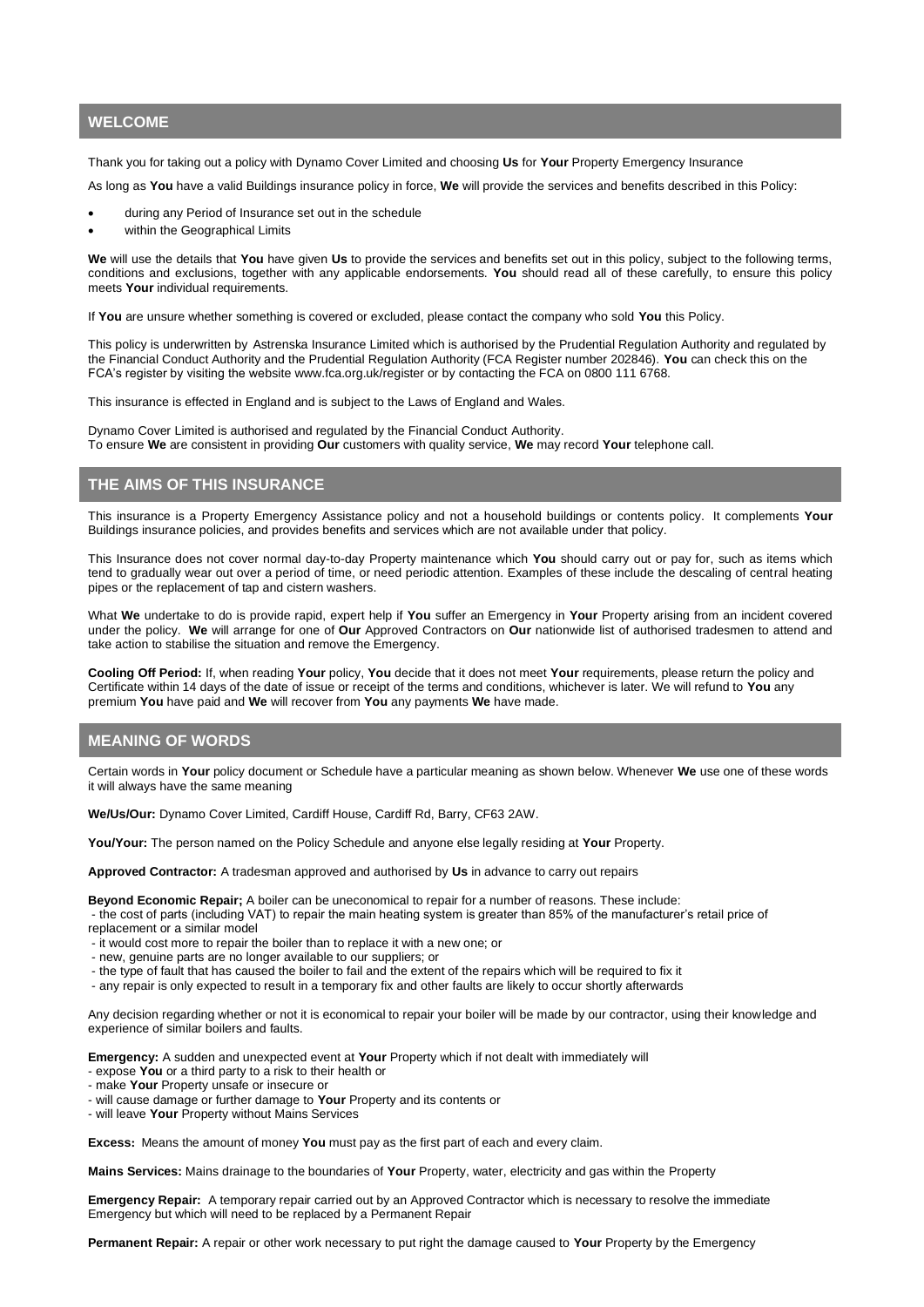**Geographical Limits:** Comprising of the mainland of Great Britain, Northern Ireland, the Isle of Man and the Channel Islands.

**Property:** The house, bungalow or self-contained flat/maisonette, excluding any detached garages or outbuildings, at the address shown in **Your** buildings insurance schedule This excludes bed-sits or properties with multiple occupation/ residential or nursing homes

**Period of Insurance:** The 12 month period starting from the commencement date shown on **Your** Buildings insurance schedule.

**Unoccupied:** Not been lived in by **You** or **Your** Family, or any other person with **Your** permission

### **YOUR COVER**

| <b>What is Covered</b>                                                                                                                        | <b>What is Not Covered</b>                                                                                                                                                                                                                                                                                                                                                                                                                                                                                                                                                                                                                                                                                                                                                                                                                                                                                                                                                                                                                                                                                                                                                                                            |
|-----------------------------------------------------------------------------------------------------------------------------------------------|-----------------------------------------------------------------------------------------------------------------------------------------------------------------------------------------------------------------------------------------------------------------------------------------------------------------------------------------------------------------------------------------------------------------------------------------------------------------------------------------------------------------------------------------------------------------------------------------------------------------------------------------------------------------------------------------------------------------------------------------------------------------------------------------------------------------------------------------------------------------------------------------------------------------------------------------------------------------------------------------------------------------------------------------------------------------------------------------------------------------------------------------------------------------------------------------------------------------------|
| An event which we consider to be an Emergency to Your<br>Property by the following Causes:                                                    | An Emergency which happens before the Period of<br>$\bullet$<br>Insurance or within 28 days of the date of first purchase of<br>this policy<br>The Excess that is shown on Your Property Emergency<br>$\bullet$<br>Schedule                                                                                                                                                                                                                                                                                                                                                                                                                                                                                                                                                                                                                                                                                                                                                                                                                                                                                                                                                                                           |
| Bursting or sudden leakage of water pipes within Your Property<br>or failure of Your domestic hot water heating                               | dripping taps<br>$\bullet$<br>burst or leaking flexible hoses or leaking washing appliances<br>$\bullet$<br>which are fitted with a stop tap.<br>slow seepage from joints or gaskets which does not involve<br>$\bullet$<br>a sudden escape of water.<br>leaking overflows<br>$\bullet$<br>the results of hard water scaling deposits<br>$\bullet$<br>breakage of any basin, bath, bidet or shower base<br>$\bullet$                                                                                                                                                                                                                                                                                                                                                                                                                                                                                                                                                                                                                                                                                                                                                                                                  |
| Failure of or damage to underground drains or sewers                                                                                          | blockage of soil or waste pipes from sinks, basins, bidets,<br>$\bullet$<br>baths or showers<br>the results of hard water scaling deposits<br>$\bullet$                                                                                                                                                                                                                                                                                                                                                                                                                                                                                                                                                                                                                                                                                                                                                                                                                                                                                                                                                                                                                                                               |
| Failure of Your Mains Services for which You are legally<br>responsible                                                                       | malfunctioning or blockage of cesspits or septic tanks and<br>$\bullet$<br>their associated pipe work<br>loss or damage arising from the utility company interrupting<br>$\bullet$<br>or deliberately disconnecting the Mains Services or any<br>equipment they are responsible for                                                                                                                                                                                                                                                                                                                                                                                                                                                                                                                                                                                                                                                                                                                                                                                                                                                                                                                                   |
| Complete failure of Your central heating system involving a<br>boiler or warm air unit                                                        | replacement of any boiler or warm air unit if repair or<br>$\bullet$<br>reinstatement is not possible due to the non-availability of<br>parts.<br>any claims where your boiler is deemed beyond economic<br>$\bullet$<br>repair<br>any costs for work recommended as being undertaken<br>$\bullet$<br>following a service of Your boiler of warm air unit<br>any intermittent or reoccurring fault.<br>any water pressure adjustments or failure caused through<br>$\bullet$<br>hard water scale or sludge.<br>gas leaks from any pipes or appliances<br>$\bullet$<br>any re-lighting of the pilot light caused by failure to follow the<br>$\bullet$<br>manufacturer's re-lighting instructions.<br>any boiler or system noise<br>$\bullet$<br>any radiator valves<br>$\bullet$<br>any airlocks in the central heating piping<br>$\bullet$<br>any costs relating to the repair or replacement of the central<br>$\bullet$<br>heating pump or wall or room thermostat<br>the results of hard water scaling deposits<br>$\bullet$<br>where the heating system is over 10 years old<br>where the heating system has an output more than 60kw per<br>٠<br>hour capacity<br>Any claim relating to underfloor heating<br>٠ |
| Damage to, or mechanical failure of, the only accessible toilet or<br>cistern in Your Property which results in complete loss of<br>function. | any claim where there is another working toilet within Your<br>$\bullet$<br>Property<br>breakdown of, loss of or damage to Saniflow toilets<br>$\bullet$<br>cost of replacement ceramics or parts<br>$\bullet$                                                                                                                                                                                                                                                                                                                                                                                                                                                                                                                                                                                                                                                                                                                                                                                                                                                                                                                                                                                                        |
| Removal of wasp nests, field or house mice or brown rats within<br><b>Your Property</b>                                                       | any infestations or pests in gardens, or outbuildings<br>$\bullet$<br>any damage caused by the pests or infestations or by their<br>٠<br>removal                                                                                                                                                                                                                                                                                                                                                                                                                                                                                                                                                                                                                                                                                                                                                                                                                                                                                                                                                                                                                                                                      |
| Break-in or vandalism compromising the security of Your<br>Property                                                                           | breakage of internal glass or doors<br>$\bullet$<br>vandalism caused by Your tenant or anyone staying at Your<br>$\bullet$<br>property with Your permission<br>any loss not reported to the Police<br>$\bullet$                                                                                                                                                                                                                                                                                                                                                                                                                                                                                                                                                                                                                                                                                                                                                                                                                                                                                                                                                                                                       |
| Missing or repositioned roof tiles                                                                                                            | flat or Tarpaulin Roofs<br>$\bullet$<br>blocked or misaligned guttering<br>٠<br>any repair where the erection of scaffolding is required<br>$\bullet$                                                                                                                                                                                                                                                                                                                                                                                                                                                                                                                                                                                                                                                                                                                                                                                                                                                                                                                                                                                                                                                                 |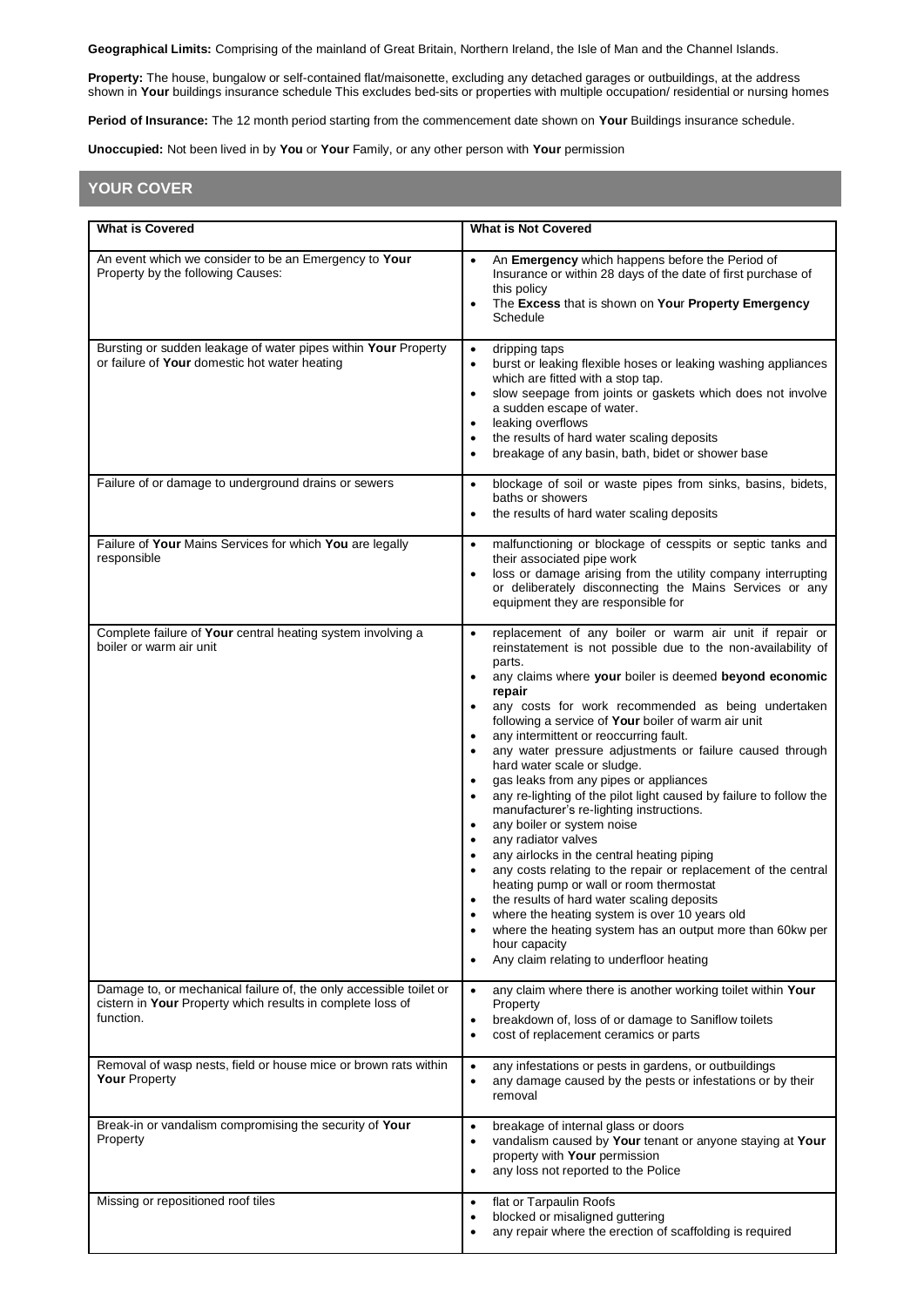| We will appoint an Approved Contractor to assist You if You<br>lose or damage the only available key to Your Property or if<br>You are unable to gain access to Your Home due to failure or<br>damage to the external locking mechanism        | Any theft of keys, vandalism or malicious damage not<br>$\bullet$<br>reported to the police |
|------------------------------------------------------------------------------------------------------------------------------------------------------------------------------------------------------------------------------------------------|---------------------------------------------------------------------------------------------|
| Where Your Property is rendered not fit to live in as a result of<br>an Emergency covered by this policy, if You ask Us We will<br>arrange and pay up to a total of £250 for reasonable overnight<br>accommodation only costs, incurred by You |                                                                                             |

### **HOW WE SETTLE A CLAIM**

When **You** call us, **You** will need to pay any **Excess** shown on **Your Property Emergency** Schedule by debit or credit card.

We will arrange for an Approved Contractor to assess the situation and carry out Emergency Repairs to **Your** Property to stabilise the situation and remove the Emergency or restore the normal operation of the boiler or warm air unit

Where the cost of a Permanent Repair is similar to the cost of an Emergency Repair **We** may, at **Our** sole discretion, authorise **Our** Approved Contractor to undertake a Permanent Repair to **Your** Property

We will pay up to a maximum as detailed on your Property Emergency schedule for any claim including VAT, call-out charges, labour, parts and materials. There is a maximum of 5 callouts in any one **period of insurance**.

Whilst **We** will make every effort to make sure that **We** supply **You** with the full range of services in all Emergencies covered by this policy, remote geographical locations or unforeseeable adverse local conditions may prevent **Us** from providing the normal standard of service.

**We** cannot be responsible for any inconvenience, loss or damage caused by a delay in the manufacturers, or their suppliers or agents, supplying spare parts.

The maximum amount that **We** will pay during any Period of Insurance is **detailed on Your Property Emergency schedule** including VAT

### **WHAT TO DO IF YOU NEED TO MAKE A CLAIM**

When **You** become aware of a possible claim under this policy, **You** must notify **Us** immediately by telephone on:

# **0345 307 3614**

**We** will then advise **You** how to protect yourself and **Your** Property

The Police must also be advised immediately of any loss or damage arising from theft, attempted theft, vandalism or malicious act.

Major Emergencies which may result in serious damage or danger to **You** or anyone else should immediately be reported to the Public Supply Authority, or in the case of difficulty, to the Public Emergency Services

## **SUSPECTED GAS LEAKS MUST ALWAYS BE REPORTED TO NATIONAL GAS EMERGENCY SERVICE ON 0800 111 999**

### **POLICY CONDITIONS**

- 1 **You** must answer all questions about this policy honestly and fully at all times. **You** must also tell **Us** straight away if anything that **You** have already told **Us** changes. If **You** do not tell **Us**, **Your** policy may be cancelled and any claim **You** make may not be paid.
- 2 **You** must take all reasonable steps to protect **Your** Property and prevent loss and damage and to maintain **Your** Property in sound condition and good repair.
- 3 All boilers and other equipment should be serviced annually or in accordance with manufacturer's guidelines and **You** should keep all service documentation in case it is needed when **You** make a claim
- 4 If any claim under this Policy is in any respect fraudulent or unfounded, all benefit paid and/or payable in relation to that fraudulent claim shall be forfeited and (if appropriate) recoverable. **We** shall not be liable to **You** in respect of a relevant claim occurring after the time of the fraudulent act. For the avoidance of doubt, the rights and obligations of the parties to the contract with respect to claims occurring before the time of the fraudulent act are unaffected; and
	- **We** need not return any Premiums paid
	- **We** may share information about the circumstances with other organisations, public bodies, authorities and law enforcement agencies for criminal investigation
- 5 **We** shall not provide cover or be liable to pay any claim or other sums, including return premiums, where this would expose us to any sanction, prohibition or restriction under United Nations resolutions, asset freezing or trade or economic sanctions, laws or regulations of the European Union, United Kingdom, and/or all other jurisdictions where **We** transact business.
- 6 **We** will insure **You** under this policy only if **You** keep to the terms and conditions of this policy
- 7 **We** may take proceedings at **Our** expense and for **Our** own benefit, but in **Your** name, to recover compensation from any third party in respect of anything covered by this policy. This is to enable **Us** to recover any costs **We** have incurred from any third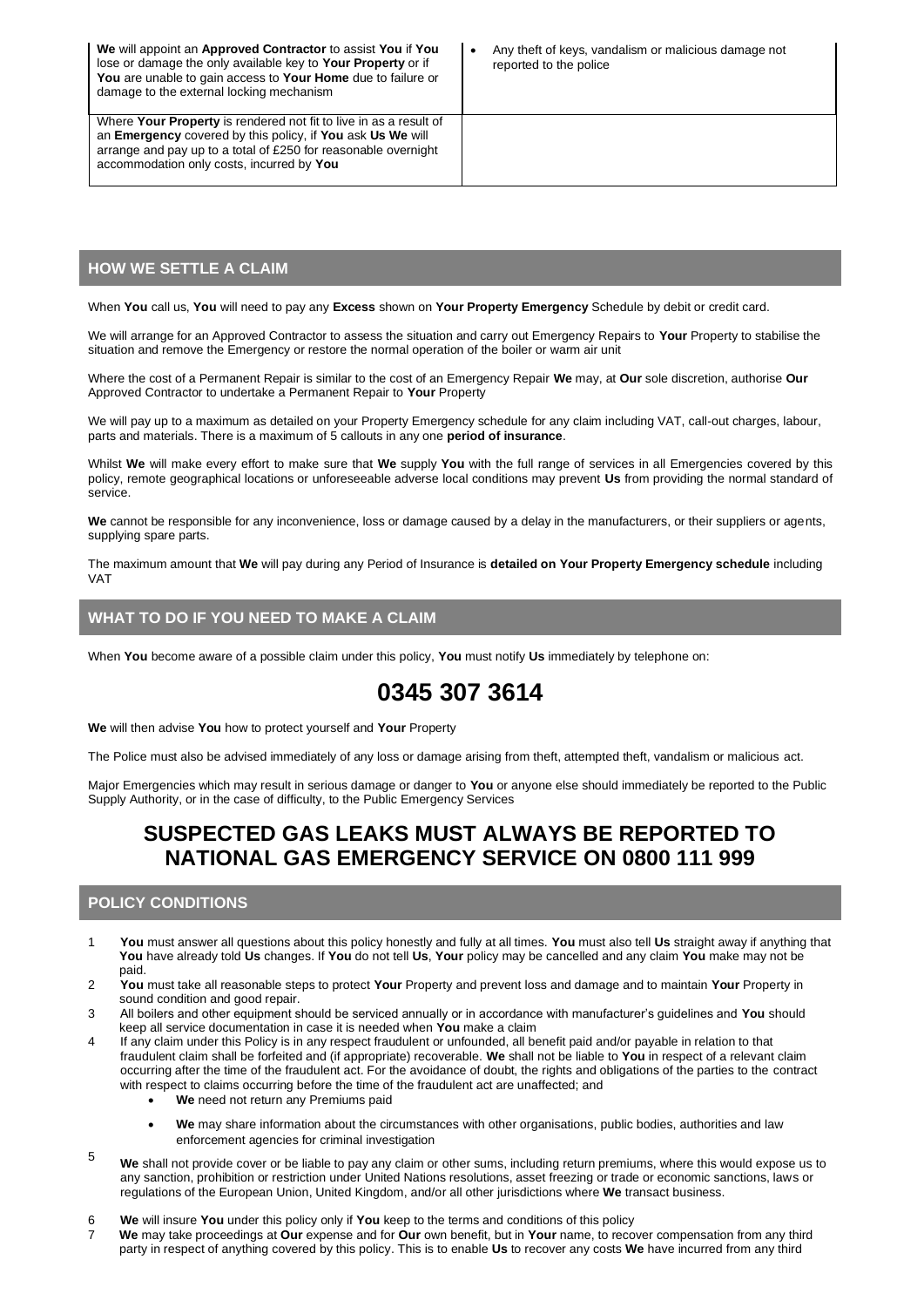party who may have liability for the costs.

- 8 When **You** become aware of a possible claim under this policy, **You** must notify **Us** immediately. If for any reason **We** allow **You** to use **Your** own appointed contractor, **You** should obtain an estimate for the work and contact **Us** for authorisation to continue with the repair. **You** must then at **Your** own expense supply **Us** with a written statement and other supporting documentation that **We** may require to substantiate **Your** claim as soon as is reasonably possible.
- 9 If there is any dispute about the Policy interpretation, or if **We** have accepted a claim but there is a disagreement over the amount **We** will pay, **We** offer **You** the option of resolving this by using the Arbitration procedure **We** have arranged. Please see the details shown under the Customer Satisfaction section. Using this Service will not affect **Your** legal rights.
- 10 **You** and **We** are free to choose the Law applicable to this agreement but in the absence of agreement to the contrary the Law of England and Wales will apply
- 11 **You** must promptly pay **Us** or the Approved Contractor for all work authorised by **You** which is not covered under this insurance policy
- 12 If any loss, damage or expense covered under this policy is also covered by any other insurance or maintenance contract, **You** must provide **Us** with full details of the other contract. **We** will not pay more than **Our** fair share (rateable proportion) of any claim.

### **POLICY EXCLUSIONS**

**You** are not covered for:

- 1 The **excess** that is shown on **your** Property Emergency schedule
- 2 Any loss or damage arising from faults, damage or infestation that **You** were aware of at the time **You** entered into this contract 3 Any costs incurred when **You** have not notified **Us** and received **Our** prior agreement
- 4 Any loss or damage relating to repairs more specifically covered as part of any other insurance policy, guarantee or maintenance agreement
- 5 Damage incurred in gaining necessary access or the cost of effecting Permanent Repairs once the Emergency has been resolved, including any redecoration or making good the fabric of the Property
- 6 Any defect, damage or failure caused by malicious or wilful act, negligence, misuse, third party interference or faulty workmanship, including any attempted repair or modification which does not meet recognised industry standards
- 7 Any claim when the Property has been left Unoccupied for 30 consecutive days or more
- 8 Any Claim where the Property is used for any business purposes other than letting to a tenant under a single or joint tenancy agreement or as a holiday home.
- 9 Any claims relating to CCTV, fire, security or surveillance systems or to swimming pools, ponds or fountains any loss or damage arising as a consequence of:

a) war, invasion, act of foreign enemies, terrorism, hostilities (whether war be declared or not), civil war, rebellion, revolution, insurrection, military or usurped power; riot or civil commotion

b) ionising radiation or contamination by radioactivity from any nuclear fuel or from any nuclear waste from combustion of nuclear fuel, the radioactive toxic explosive or other hazardous properties of any explosive nuclear assembly or its nuclear component thereof or contamination or poisoning due to the effects of chemical or biological and/or radioactive substances. c) pressure waves caused by aircraft and other aerial devices travelling at sonic or supersonic speeds.

- 10 Any loss, injury, damage or legal liability arising directly or indirectly from:
- a) the failure of any computer or other electrical component to recognise correctly any date and its true calendar date b) computer viruses
- 11 Any direct or indirect loss arising from the provision of, or delay in, providing the services to which this insurance relates, unless negligence on Our part can be demonstrated. An example of this would be loss of wages as a result of an Emergency.
- 12 Costs associated with any other property, home contents or communal/shared areas of **Your** Property.
- 13 Any loss, injury or damage arising as a result of equipment not having been installed, serviced or maintained in accordance with statutory regulations or manufacturer's instructions.
- 14 Subsequent claims arising from the same cause or event, when **You** have not taken or paid for the action recommended by **Our** Approved Contractor to ensure that the original fault has received a Permanent Repair.
- 15 Any claim where no fault is found.
- 16 Failure of any services where the problem is situated outside the boundary of the plot of land on which **Your** Property is situated or beyond the part of the sole or shared supply system or piping for which **You** are legally responsible.

### **CUSTOMER SATISFACTION**

**Our Promise of Service**: **We** aim to provide a first class service at all times. However, If **You** have a complaint **You** should contact **Us** in the first instance at:

Telephone **Us** on 0330 22 32 897 or email **Us** a[t sales@dynamocover.com](mailto:sales@dynamocover.com)

**We** will aim to provide **You** with a full response within four weeks of the date **We** receive **Your** complaint and **Our** response will be **Our** final decision based on the evidence presented. If for any reason there is a delay in completing **Our** investigations, **We** will explain why and tell **You** when **We** hope to reach a decision.

In any event, should **You** remain dissatisfied or fail to receive a final answer within eight weeks of **Us** receiving **Your** complaint, **You** may have the right to refer **Your** complaint to an independent authority for consideration. That authority is the Financial Ombudsman Service (FOS) at: Exchange Tower, Harbour Exchange Square, London E14 9SR. Telephone: 0800 0234 567 or 0300 1239 123. FOS Website:<https://www.financial-ombudsman.org.uk/>

### Please note

If **You** wish to refer this matter to the FOS **You** must do so within 6 months of **Our** final decision. **You** must have completed the above Procedure before the FOS will consider **Your** case.

If **you** do not refer **your** complaint within the six months, the Ombudsman will not have **our** permission to consider **Your** complaint and therefore will only be able to do so in very limited circumstances. For example, if it believes that the delay was as a result of exceptional circumstances.

The Financial Ombudsman is only able to intervene in respect of personal policyholders or micro-enterprise (i.e. with a turnover of less than £2,000,000 and less than 10 staff).